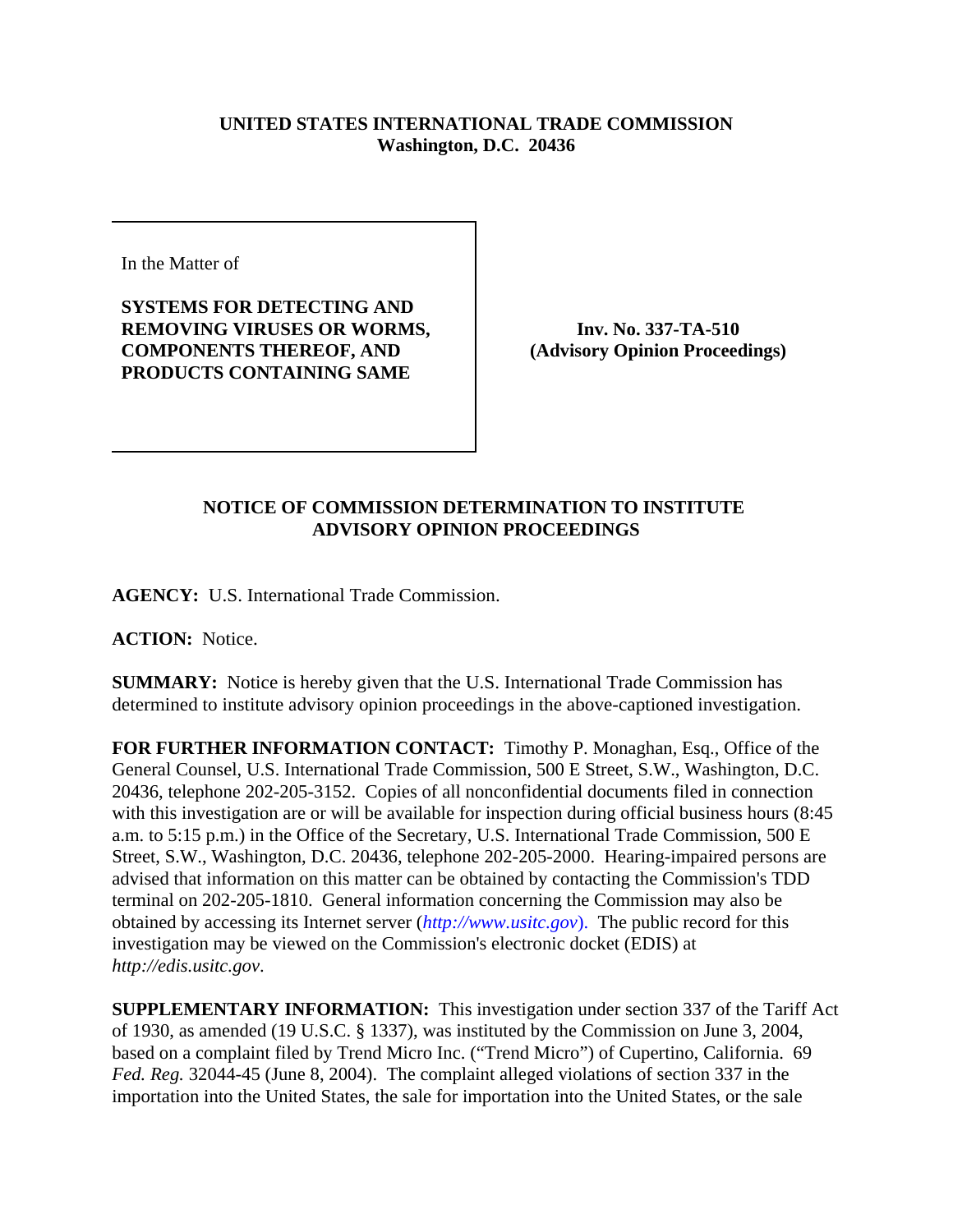within the United States after importation of certain systems for detecting and removing computer viruses or worms, components thereof, and products containing same by reason of infringement of claims 1-22 of U.S. Patent No. 5,623,600 ("the '600 patent"). The notice of investigation named Fortinet of Sunnyvale, California as the sole respondent.

On May 9, 2005, the ALJ issued his final initial determination ("ID") finding a violation of section 337 based on his findings that claims 4, 7, 8, and 11-15 of the '600 patent are not invalid or unenforceable, and are infringed by respondent's products. The ALJ also found that claims 1 and 3 of the '600 patent are invalid as anticipated by prior art and that a domestic industry exists. He also issued a recommended determination on remedy and bonding.

On July 8, 2005, the Commission issued notice that it had determined not to review the ALJ's final ID on violation, thereby finding a violation of Section 337. 70 *Fed. Reg*. 40731 (July 14, 2005). The Commission also requested briefing on the issues of remedy, the public interest, and bonding. *Id.* Submissions on the issues of remedy, the public interest, and bonding were filed on July 18, 2005, by all parties. All parties filed response submissions on July 25, 2005. On August 8, 2005, the Commission terminated the investigation, and issued a limited exclusion order and a cease and desist order covering respondent's systems for detecting and removing viruses or worms, components thereof, and products containing same covered by claims 4, 7, 8, and 11-15 of the '600 patent.

On September 13, 2005, complainant Trend Micro filed a complaint for enforcement proceedings of the Commission's remedial orders. On October 7, 2005, the Commission determined to institute formal enforcement proceedings based on the complaint to determine whether Fortinet is in violation of the Commission's cease and desist order issued in the investigation, and what if any enforcement measures are appropriate.

On October 26, 2005, Fortinet filed a request for an advisory opinion under Commission Rule 210.79 (19 C.F.R. § 210.79) that would declare that Fortinet's FortiGate products incorporating Fortinet's newly redesigned anti-virus software do not infringe claims 4, 7, 8, and 11-15 of the '600 patent and, therefore, are not covered by the Commission's cease and desist order and limited exclusion order, issued on August 8, 2005.

The Commission has examined Fortinet's request for an advisory opinion and has determined that the request complies with the requirements for institution of an advisory opinion proceeding under Commission rule 210.79(a). Accordingly, the Commission has determined to institute an advisory opinion proceeding and has referred Fortinet's request to the presiding ALJ for issuance of an initial advisory opinion.

This action is taken under the authority of section 337 of the Tariff Act of 1930, 19